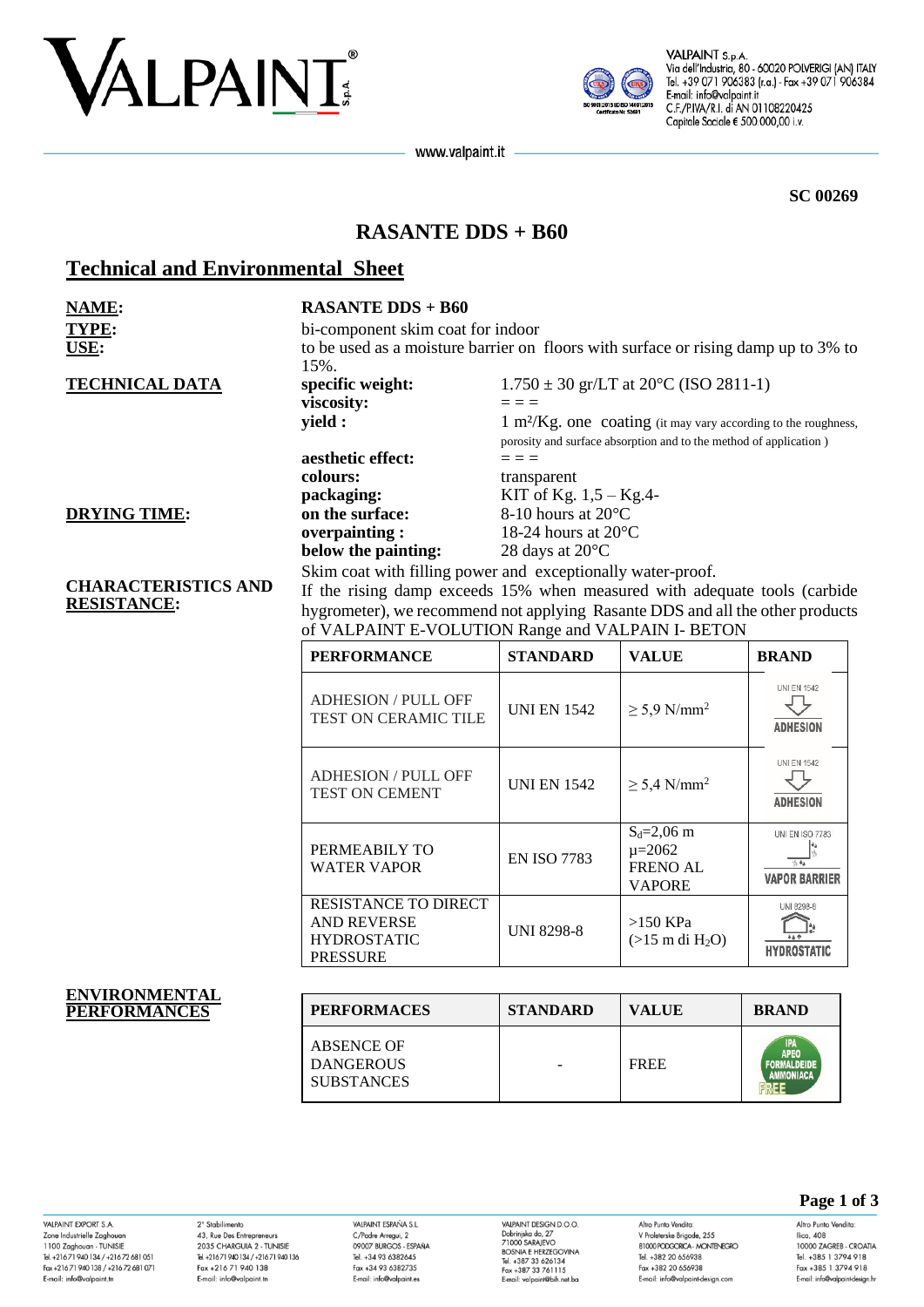



VALPAINT S.p.A Via dell'Industria, 80 - 60020 POLVERIGI (AN) ITALY Tel. +39 071 906383 (r.a.) - Fax +39 071 906384 E-mail: info@valpaint.it C.F./P.IVA/R.I. di AN 01108220425 Capitale Sociale € 500.000,00 i.v.

**SC 00269**

www.valpaint.it

#### **ENVIRONMENTAL PERFORMANCES PERFORMANCES STANDARD VALUE BRAND**

| <b>FORMALDEHYDE ISSUE</b><br><b>RATE</b><br>$\mathbf{X}$                   | JIS A 1902-3               | $X<0.005$ mg/m2h<br>$F$ ****                    | K09025 - K09026<br><b>FORMALDEIDE</b><br><b>FREE</b> |
|----------------------------------------------------------------------------|----------------------------|-------------------------------------------------|------------------------------------------------------|
| <b>VOC</b><br>sul prodotto pronto<br>all'usoVOC<br>On product ready to use | Directive 2004-<br>$42-CE$ | max 73 $g/L$<br>(UE limi 200 g/L)<br>Cat. $A/i$ |                                                      |

#### **PREPARATION OF THE SURFACE:**

Sand and level the ceramic or similar tiles (no porcelain stoneware), and any reliefs on concrete substrates. Wash well with suitable detergents, eliminating dust, grease, soaps, weak paints and anything that can create detachment.

**Wall application**: in wall applications, carefully evaluate the consistency of the substrate, avoiding starting work on inconsistent and not very compact substrates such as chalking and non-cohesive plasters or on poorly anchored paints. For drywall applications, it is important that it is of excellent quality, new or like new. For better anchoring, apply a coat of TOP COAT AR60 Lucido with a brush or a wool roller. TOP COAT AR60 Lucido must be catalysed with CT80 and in this case diluted 1: 2 with water, mixing everything very well.

**Floor application**: in floor applications, avoid water stagnation on the surfaces to be decorated with the Valpaint I-BETON and Valpaint E-VOLUTION system, previously adjusting the slopes if they are not adequate for the water flow. Level the surface with Rasante DDS or Stucco SB30, with the possibility of creating different layers of product up to the desired thickness. In default, the construction, insulation or contraction joints on the surface to be decorated must be left free to accommodate any deformations. So don't fill or join them for any reason. If dust or other treatments of the substrate have caused the joints to close, they must be reopened with suitable means.

If the decoration is made both on a floor and on a wall, it is necessary to use the SG15 Sealant in the connection points between wall and floor a few millimeters thick and creating a "connection cove" for the entire perimeter of the flooring to be treated.

**Application on corners and edges:** before starting work, assess the state of conservation of the sharp edges and corners; if the edge is not perfectly smooth and well consolidated, but appears flaked or fragile, it must be restored with the RASANTE DDS, to be applied with the PV 43 stainless steel trowel or with the specific trowels or the stainless steel trowel for internal corners PV 123 and the shaped stainless steel trowel for external corners PV 124.

**catalysation:** to catalyze with B60

| <b>APPLICATION:</b> | system: | Stainless steel trowel |
|---------------------|---------|------------------------|
|                     | coats:  |                        |

**PREPARATION OF THE** 

**PRODUCT:**

**APPLICATION CYCLE:** On surfaces with surface or rising damp up to 15%, the bi-component skim coat RASANTE DDS must be applied as a moisture barrier. It must be catalysed with B60, then mixed thoroughly with a spatula or a mechanical tool.

RASANTE DDS must be applied within 40–50 minutes using the PV 43 stainless steel trowel on a clean and degreased surface that has been well dried (for example, with an industrial heater), so that the product adheres perfectly.

#### **Page 2 of 3**

VAI PAINT EYPORT & A Zone Industrielle Zaghoua 1100 Zaghouan - TUNISIE Tel. +216 71 940 134 / +216 72 681 051 Fax +216 71 940 138 / +216 72 681 071 E-mail: info@valpaint.tr

2° Stabilimento 43, Rue Des Entrepreneurs 2025 CHARCLILA 2 TUNISIE Tel. +216 71 940 134 / +216 71 940 136 Fax +216 71 940 138 E-mail: info@valpaint.tn

VAIRAINT ESPAÑA S I C/Padre Arregui, 2 OOOOZ BIJDCOS ESDAÑA Tel. +34 93 6382645 Fax +34 93 6382735 E-mail: info@valpaint.es

**VALPAINT DESIGN D.O.O.** VALPAINT DESIGN D.O.O.<br>Dobrinjska do, 27<br>71000 SARAJEVO<br>BOSNIA E HERZEGOVINA Tel. +387 33 626134 Fax +387 33 761115 E-mail: valoaint@bib.net ba

Altro Punto Vendita V Proleterske Brigade, 255 **RIOOD PODGORICA - MONTENEGRO** Tel. +382 20 656938 Fax +382 20 656938 E-mail: info@valpaint-design.com

Altro Punto Vendita: Ilica, 408 10000 ZAGREB - CROATIA Tel. +385 1 3794 918 Fax +385 1 3794 918 E-mail: info@valpaint-desian.hr